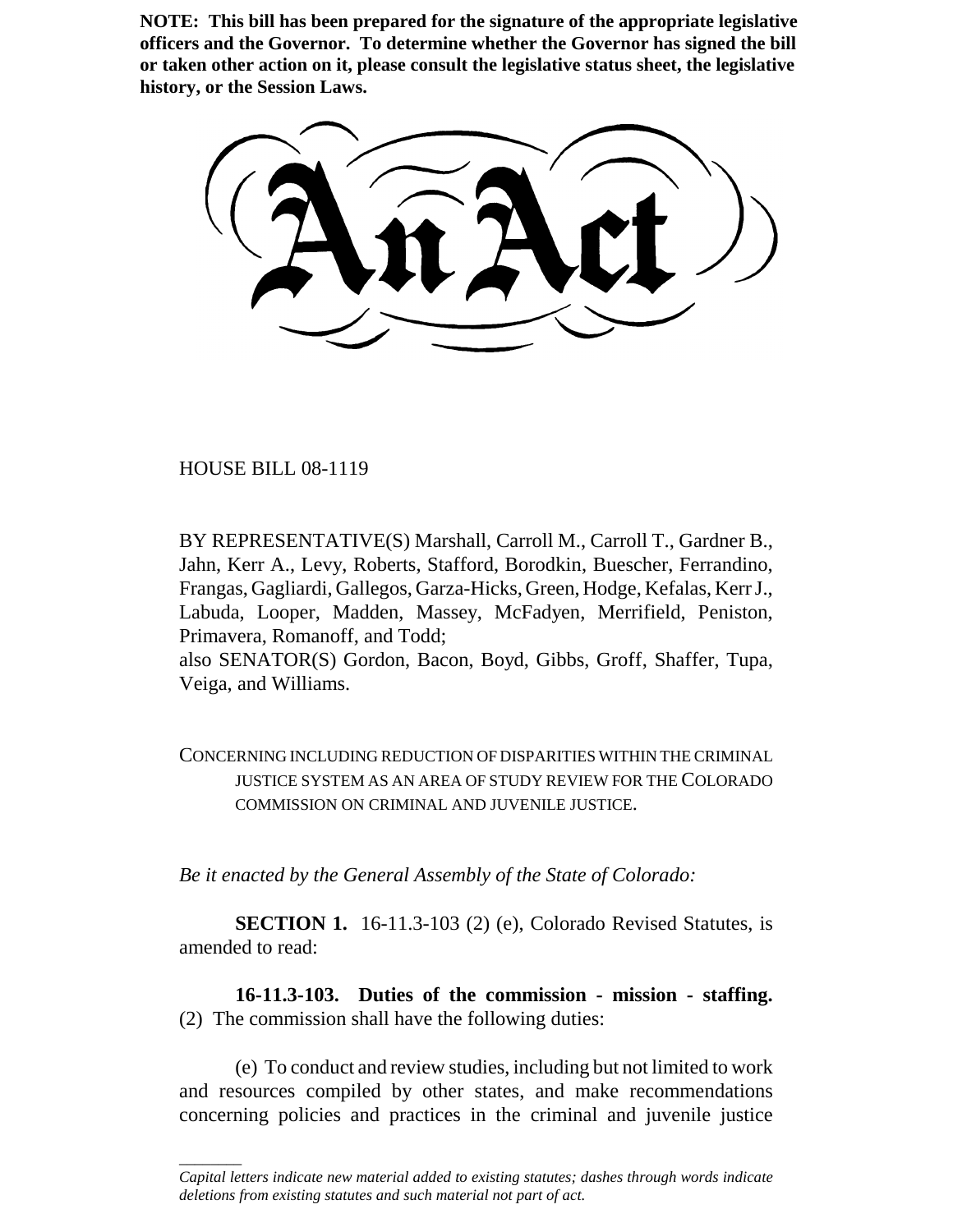systems. THE AREAS OF STUDY SHALL INCLUDE, BUT ARE NOT LIMITED TO, THE REDUCTION OF RACIAL AND ETHNIC DISPARITIES WITHIN THE CRIMINAL AND JUVENILE JUSTICE SYSTEMS. The commission shall prioritize areas of study based on the potential impact on crime and corrections and the resources available for conducting the work. and

**SECTION 2. Safety clause.** The general assembly hereby finds,